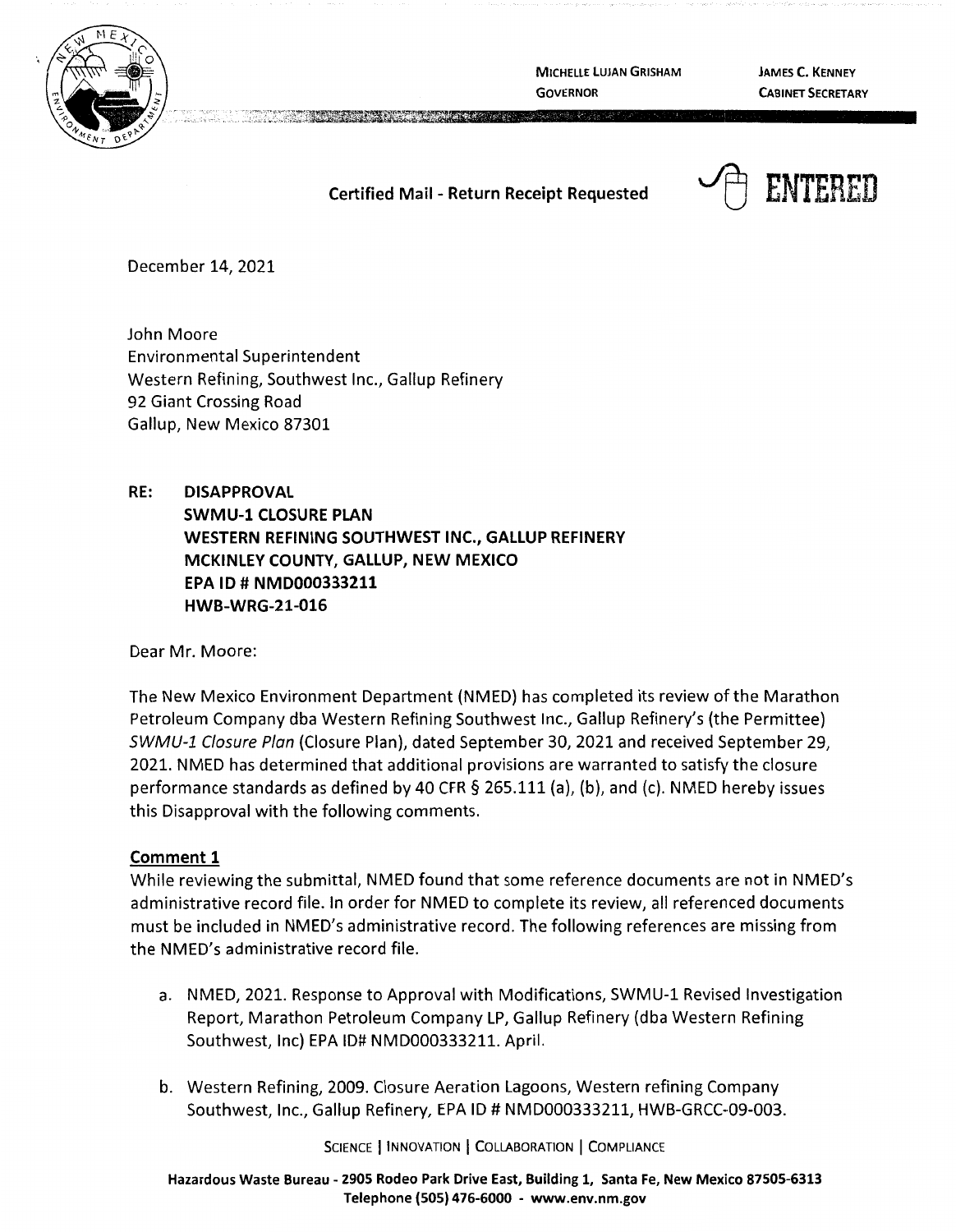Regarding the first item listed above, the document was likely issued by the Permittee rather than NMED. The reference appears to contain a typographical error. Correct the error in the revised Plan, as appropriate, or provide an electronic copy of the referenced document. In addition, regarding the second item, it is not clear whether the document referenced as "RPS JDC. 2009. Closure Plan Aeration Lagoons Gallup Refinery" listed in Section 8.0 (References), page 34 of 34, second item, is an identical document. If so, remove one of the references from the revised Plan; otherwise, provide an electronic copy of the referenced document. The Permittee must submit an electronic version of the missing documents and/or correct the errors in the revised Closure Plan.

*I 'i* 

¢

### **Comment 2**

In the Executive Summary, page 2 of 34, paragraph 2, the Permittee States, "AL-1 and AL-2 wastes are classified as F-listed (F037/F038) hazardous waste as approved by the New Mexico Environment Department (NMED) on June 30, 2021 (Suzuki 2021)." The reference (Suzuki 2021) does not provide concurrence with the hazardous waste classifications. The reference rather provides concurrence to the Response to Approval with Modifications, Response to Disapproval Investigation Work Plan Solid Waste Management Unit (SWMU} No. 1 Aeration Basin and SWMU No. 14 Old AP/ Separator, dated June 11, 2021. Cite a relevant reference or provide a clarification in the revised Closure Plan.

#### **Comment 3**

In Section 1.0 (Introduction), page 9 of 34, paragraph 5, the Permittee States, "[t]he AL-1 trench will protect both AL-1 and AL-2 by depressing the groundwater surface in the area to reduce the potential for impacted groundwater from contacting clean backfill." Separate phase hydrocarbons (SPH) have been detected in well GWM-1 adjacent to AL-2 since the third quarter of 2015. SPH is present on the groundwater table beneath SWMU-1. In addition, SPH has been detected in well NAPIS-1 located upgradient of SWMU-1. It is NMED's opinion that the SPH detected in well NAPIS-1 will likely migrate toward SWMU-1 in the future. The proposed groundwater interceptor trench may reduce influxes of SPH and contaminated groundwater; however, it may not be able to depress the water table sufficiently to completely eliminate the contact with backfill material. Furthermore, the trench may not adequately address potential issues associated with hydrocarbon vapors emitted from the groundwater beneath SWMU-1. The hydrocarbon vapors may affect backfill material in the future. Therefore, NMED recommends the installation of liners that are impermeable to both polar and non-polar compounds to prevent the backfill material from being contaminated to maintain the clean closure performance standard, if achievable. Propose to install liners on the excavation floor, if applicable, in the revised Closure Plan.

### **Comment 4**

Sections 1.0 (Introduction), page 9 of 34, paragraph 6, and 3.0 (SWMU-1 History), page 16 of 34, paragraph 1 state, "EP-1 was determined to not be a listed waste but was sampled for characteristics," and "[b]ased on the waste investigation, EP-1 was confirmed as non-hazardous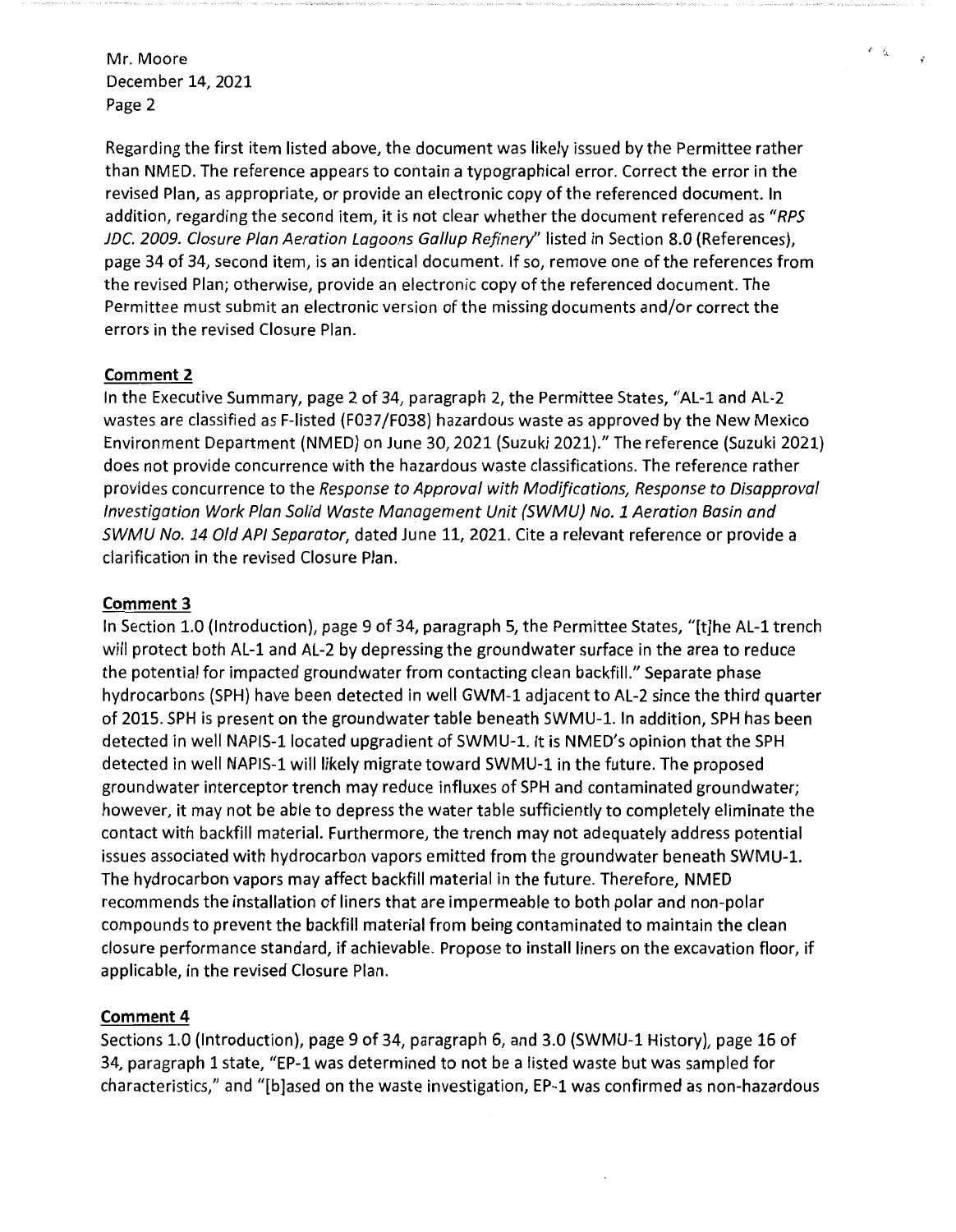$\mathcal{P}^{(1)}$ 

(MPC 2021)." Based on the analytical data presented in the Solid Waste Management Unit 1 Revised Investigation Report, dated January 5, 2021, the Total Petroleum Hydrocarbons (TPH) concentrations in the soil samples collected from pond EP-1 exceeded the applicable soil screening levels and the soils in pond EP-1 appears to be contaminated at levels comparable to those in AL-1 and -2. It is not clear how the soils were classified differently between the Aeration Lagoons and pond EP-1. Comments 3 and 31 of NMED's June 7, 2010 Second Notice of Disapproval Corrective Measures Implementation Work Plan SWMU-1 state that F037 and F038 waste were likely discharged to EP-1 and EP-2 and the potential listed wastes that could be present in the soils resulting from the various releases to the Aeration Lagoons and EP-1 include D018, F037, F038, and K051 listed wastes. Propose to request a "no longer contained-in" determination to manage the soil removed from EP-1 during closure activities; otherwise, the EP-1 waste must also be treated as hazardous waste and all applicable sections of the Closure Plan must be revised.

#### **Comment 5**

Section 3.2 (Estimated Waste Capacity), page 16 of 34, bullets 1 through 3, and Section 5.2.3 (Waste Excavation), page 21 of 34, paragraph 3 state, "AL-1: Average depth 5.2 ft, surface area 13,789 square feet (ft<sup>2</sup>), volume 2,700 yds<sup>3</sup>. AL-2: Average depth 5.3 ft, surface area 23,211 ft<sup>2</sup>, volume 4,500 yds<sup>3</sup>. EP-1: Average depth 5.3 ft, surface area 58,757 ft<sup>2</sup>, volume 11,500 yds<sup>3</sup>, [and e]xcavation depth will be determined from field observations of a distinct color change in the clay liners of the ponds. This color change is anticipated to be accompanied by an abrupt change of contaminant concentrations, as documented in the SWMU-1 sampling results report (MPC 2021) and as summarized in Table l." Comment 4 of the NMED's August 31, 2020 Disapproval SWMU-1 Investigation Report directed the Permittee to "propose to recollect soil samples for mercury analysis or propose to excavate to a depth below the historic water table for maximum soil removal (e.g., more than ten feet bgs) to address potential risk associated with mercury." Potential contamination associated with mercury may not be identified visually and since the Permittee did not collect soil samples for mercury analysis, the proposed excavation depth must be extended to depths of the historic water table. In addition, NMED could not find evidence that the ponds were ever lined; therefore, a color change may not be observable beyond the change from sludge to native soils. Revise the Closure Plan accordingly.

#### **Comment 6**

In Section 4.3 (April 2021 Test Pits Investigation), page 18 of 34, paragraphs 1 through 3, the Permittee states, "[t]he Test Pit Investigation Report will be submitted to NMED under separate cover. Drill cuttings ofthe test pits were sampled for disposal and indicated non-hazardous soils [and n]o apparent influence was observed in the monitoring wells during the yield tests, which further indicated low transmissivity." The SWMU-1 Test Pit Installation Letter Report was submitted on October 27, 2021; however, the results and conclusions of the test pit investigation discussed in the Closure Plan cannot be referenced or used to make decisions for closure activities because the letter report has not been approved by NMED. All supporting documents included in a closure plan must be approved by NMED. Remove the reference from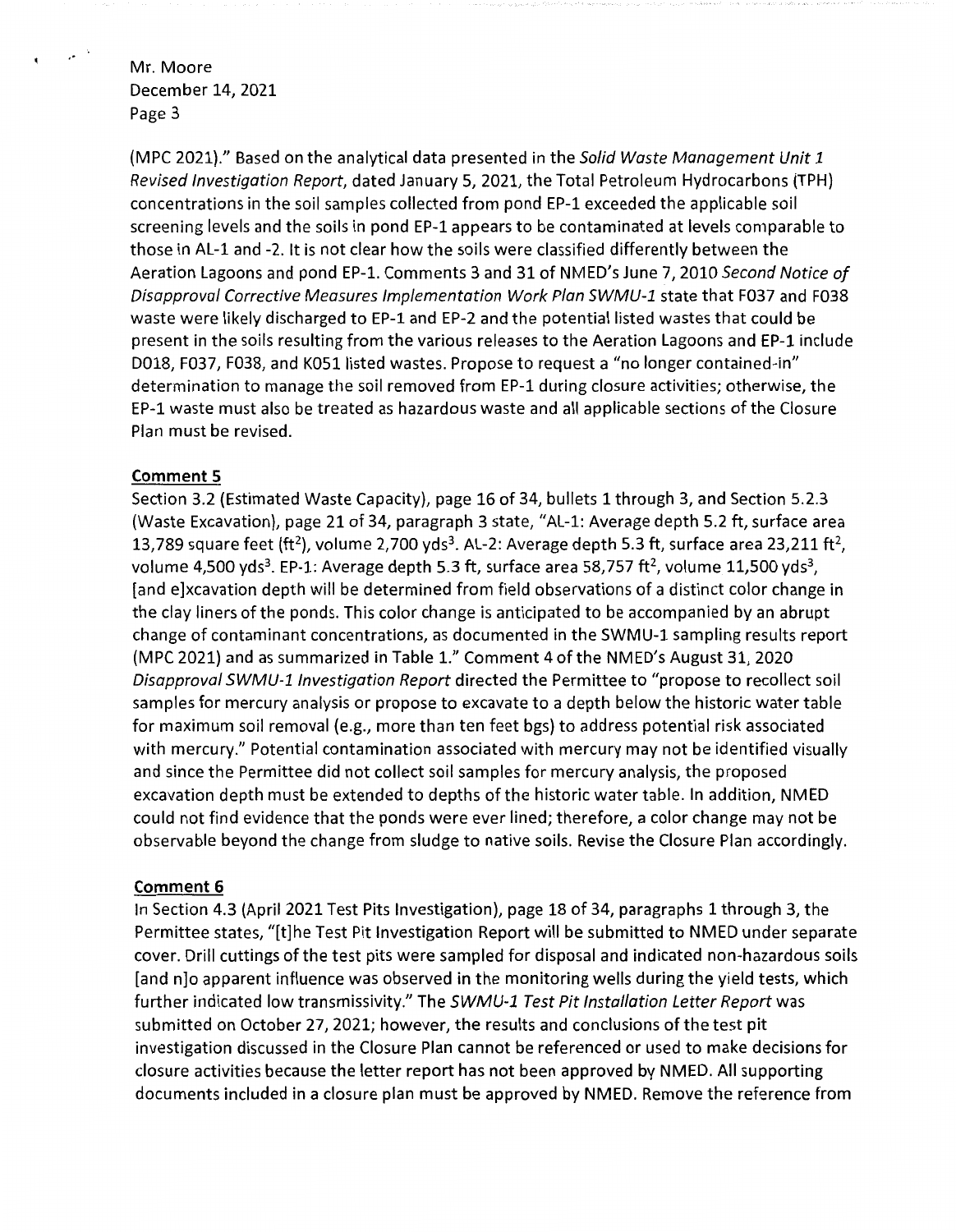the revised Closure Plan and include the data directly to support the assertion in the revised Closure Plan. The letter report may be referenced if approved by the submittal of the Closure Plan revision.

 $\mathbf{v}_i$ 

## **Comment 7**

In Section 4.3 (April 2021 Test Pits Investigation), page 18 of 34, bullet 2, the Permittee states, "[g]roundwater levels in wells and test pits surrounding SWMU-1 are generally below the level of the bottom of the sludge in ponds AL-1 and AL-2 (approximate depth of sludge is 5 to 6 ft as determined during SWMU-1 sludge sampling)." The statement is vague and must be clarified with more details about the groundwater level depths at SWMU-1. Provide the following information in the revised Closure Plan:

- a. The estimated average groundwater depths and elevations at ponds AL-1, AL-2, and EP-1;
- b. The average ground surface elevations at the berms and bottoms of ponds AL-1, AL-2, and EP-1; and
- c. The estimated sludge depths and elevations at ponds AL-1, AL-2, and EP-1

Figure 2-2 (SWMU 1 – AL-1 and AL-2 Cross Section) presents depiction of the cross section from NAPIS-1 to TP-1 to support the assertion; however, well GWM-1 located northwestern corner of AL-2 was not used in the cross section diagram. Include the data collected from well GWM-1 in the revised Closure Plan. In addition, the groundwater elevation at well GWM-1 must be referenced as a minimal depth of the excavation at the western boundary of AL-2 and EP-1 because SPH has been detected in well GWM-1. Include the provision in the revised Closure Plan.

# **Comment 8**

In Section 4.3 (April 2021 Test Pits Investigation), page 18 of 34, bullet 3, the Permittee states, "[a]t a minimum, the seepage rate is likely low enough to control with standard excavation practices, such as a shallow diversion trench installed at the excavation bottom." It is NMED's opinion that the proposed trench may reduce influxes of SPH and contaminated groundwater; however, the trench may not be able to depress the water table sufficiently to completely eliminate the contact with backfill. See Comment 3 above.

# **Comment 9**

In Section 5.1 (Dewatering SWMU-1), page 19 of 34, paragraph 4, the Permittee states, "spent zeolite catalyst is available and may be utilized as an adsorbent material if needed. Analytical characterization data for this material is presented in Appendix B." The spent zeolite catalyst may be used to stabilize the waste to be transported to the permitted Treatment, Storage, and Disposal Facility (TSDF), as approved by the TSDF. However, Appendix B (Zeolite Catalyst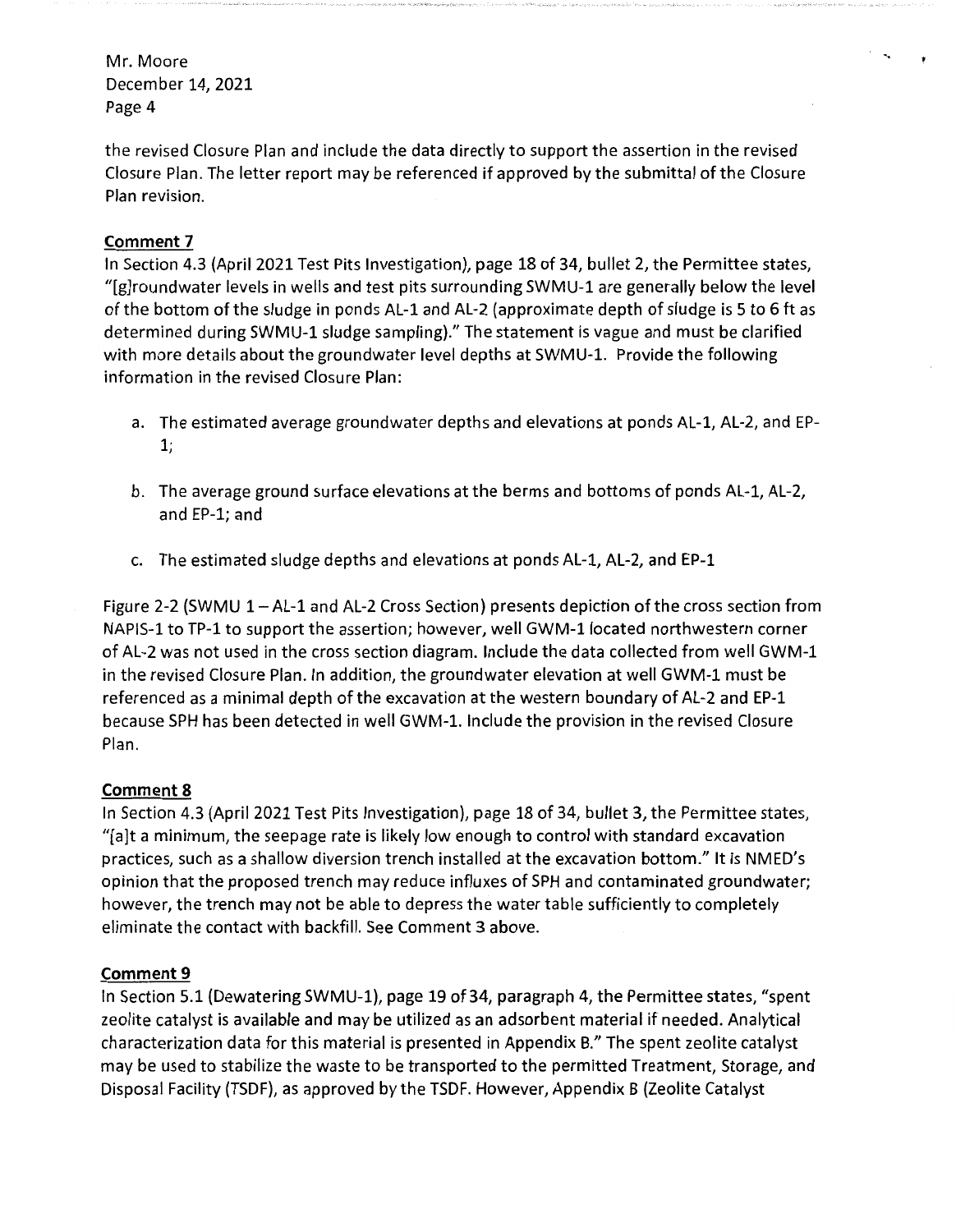$\epsilon$ 

 $\ddot{\phantom{0}}$ 

Characterization Data) indicates that the concentrations of sulfate, Total Petroleum Hydrocarbons (TPH) diesel range organics (DRO), and gasoline range organics (GRO) in the material are recorded as 12,000, 21, and 24 mg/kg, respectively. NMED is concerned that these constituents may leach into groundwater if the spent zeolite catalyst is used to stabilize the excavation floor prior. Therefore, the Permittee must propose other adsorbent materials to stabilize the excavation floor that do not have the potential to leach constituents into the groundwater, if warranted. Revise the Closure Plan accordingly.

### **Comment 10**

Section 5.2.2 (Auxiliary Site Preparation), page 20 of 34, paragraph 4, and Section 5.5.1 (Backfill Sampling), page 28 of 34, paragraph 7 state "[t]he Refinery's onsite borrow pit will be utilized to source backfill soil [and is] anticipated to be the currently existing borrow pit which provides a source of clay-rich soil." Groundwater and SPH were observed on the surface of the Borrow Pit area in 2020. Therefore, the Refinery's onsite borrow pit must not be utilized as a source of backfill material. Clean backfill material must be used to backfill the excavation. Revise the plan accordingly.

### **Comment 11**

In Section 5.2.4 (Berm Excavation), page 21 of 34, paragraph 4, the Permittee states, "the upper 1.5 ft of berm soil will be excavated and segregated for composite soil testing to determine suitability for use as clean backfill. Soil will be tested for the following constituents: VOCs, SVOCs, and metals at a frequency of one sample for every 100 yd<sup>3</sup> of segregated material." The March 31, 2020 SWMU-1 Investigation Report indicates that the berm soils may also be contaminated with TPH-GRO, DRO and motor oil range organics (MRO). The berm soil samples must also be analyzed for TPH-GRO, -DRO and -MRO. The berm soils may not be acceptable for use as backfill. Revise the Closure Plan accordingly.

# **Comment 12**

In Section 5.3.1 (Confirmation Soil Sampling Frequency), page 23 of 34, bullet 2, the Permittee states, "[a]II sidewall confirmation samples will be collected from two locations: one soil sample will be collected from the sidewall at the base of the excavation, and the other soil sample must be collected approximately five ft below the base of the average water line. In areas where these dimensions are separated by less than three vertical ft, then only one sidewall sample will be collected from the base of the excavation." Since the bottom of the excavation will likely reach a depth below the historic water table, as directed by Comment 5, two soil samples will need to be collected from most of the sidewall sampling locations. In addition, since the bottom of the excavation will reach the historic water table, groundwater may accumulate on the excavation floor. It may be necessary to install monitoring wells once excavation and backfilling is complete. Revise the Closure Plan accordingly.

### **Comment 13**

In Section 5.3.1 (Confirmation Soil Sampling Frequency), page 24 of 34, bullet 1, the Permittee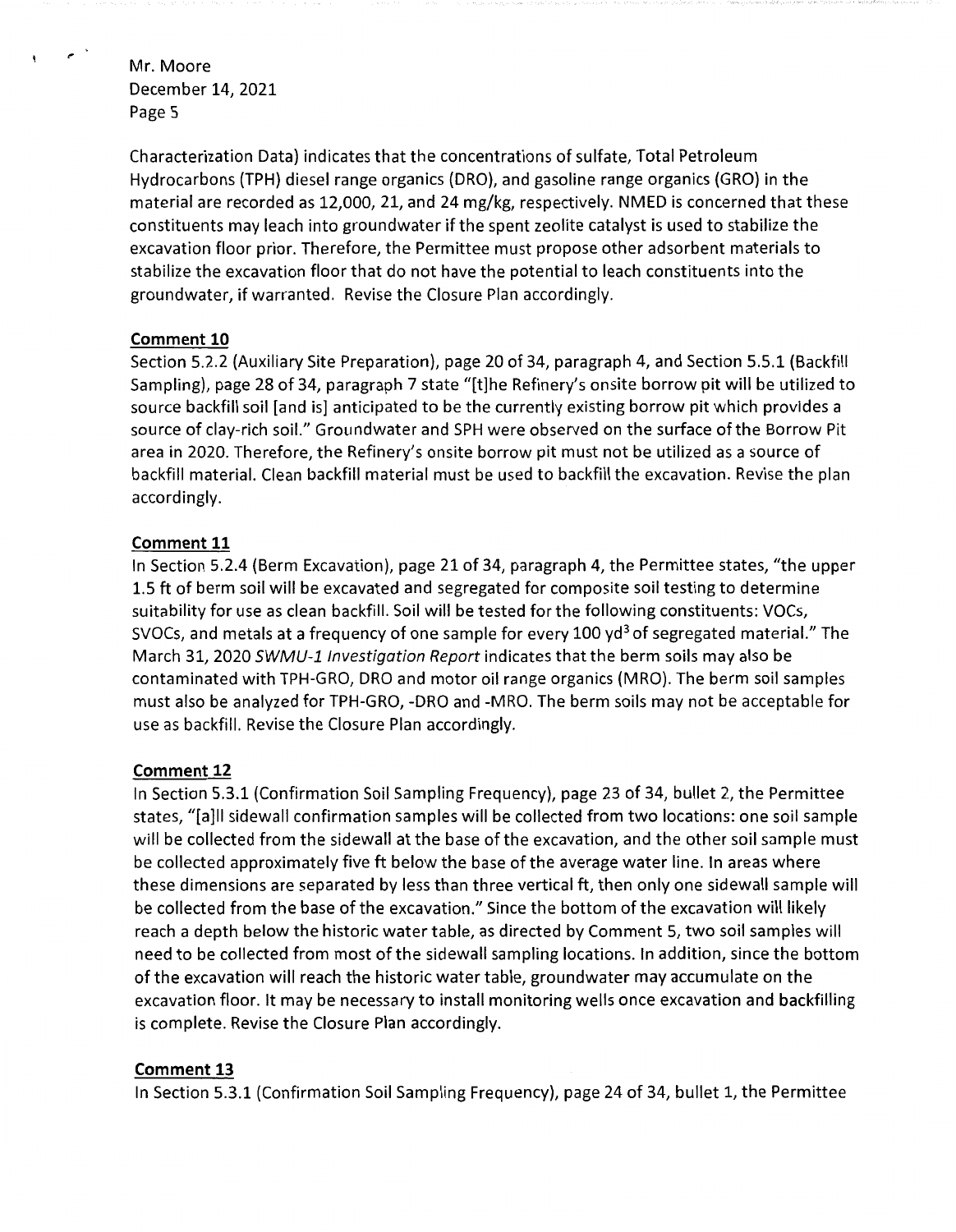states, "[confirmation samples will be analyzed for] TPH-GRO and TPH-DRO, USEPA Method 8015." Since the TPH-MRO concentrations in the samples collected from the ponds also exceeded applicable screening level, all confirmation samples must also be analyzed for TPH-MRO (or TPH-DRO extended). Revise the Closure Plan accordingly.

..

### **Comment 14**

In Section 5.3.2.2 (Sample Methodology), page 25 of 34, paragraph 2, the Permittee states, "[t]he material will placed [sic] directly from the trowel or other appropriate sampling device into a clean glass jar. The jar will be filled completely to minimize headspace (by tamping during filling), and immediately sealed with a Teflon-lined lid." Soil samples collected for VOC analyses must be obtained using Encore or equivalent sampling devices or other method to collect undisturbed samples approved by NMED. Revise the Closure Plan accordingly.

### **Comment 15**

In Section 5.3.2.2 (Sample Methodology), page 25 of 34, paragraph 4, the Permittee states, "[t]he instrument will be inserted into the bag and the reading taken. All samples shall be screened at as close to the same temperature as possible to obtain consistent results. After collecting the reading, the material will be transferred from the bag into a clean glass jar as described above." Since some VOCs can potentially be volatilized and lost from the soil during the collection of PID/FID readings, the same soil used for the collection of PID/FID readings must not be used as confirmation samples. All confirmation samples must be collected separately in a manner that is representative of field conditions. See Comment 14 above. Revise the Closure Plan accordingly.

# **Comment 16**

In Section 5.3.2.2 (Sample Methodology), page 25 of 34, paragraph 5, the Permittee states, "[s]ampling devices will be decontaminated between sampling locations using a four-stage decontamination system consisting of a two detergent/water washes and two deionized water rinses." Include a description about how the fluids generated by the decontamination process will be managed in the revised Closure Plan.

# **Comment 17**

In Section 5.3.5 (Reporting Limits), page 27 of 34, paragraph 7, the Permittee states, "[f]or nonresidential properties (e.g., the Refinery), the soil screening levels must be protective of commercial/industrial workers throughout the upper one foot of surface soils and construction workers throughout the upper 10 ft based on NMED criteria." The Permittee must utilize the residential soil screening levels to guide the soil/sludge removal. If residential soil screening criteria cannot be met, non-residential soil screening criteria may be used for the guidance of removal; however, the Permittee will be required to implement institutional controls at the time of corrective action completion (i.e., post closure care). Revise the statement accordingly.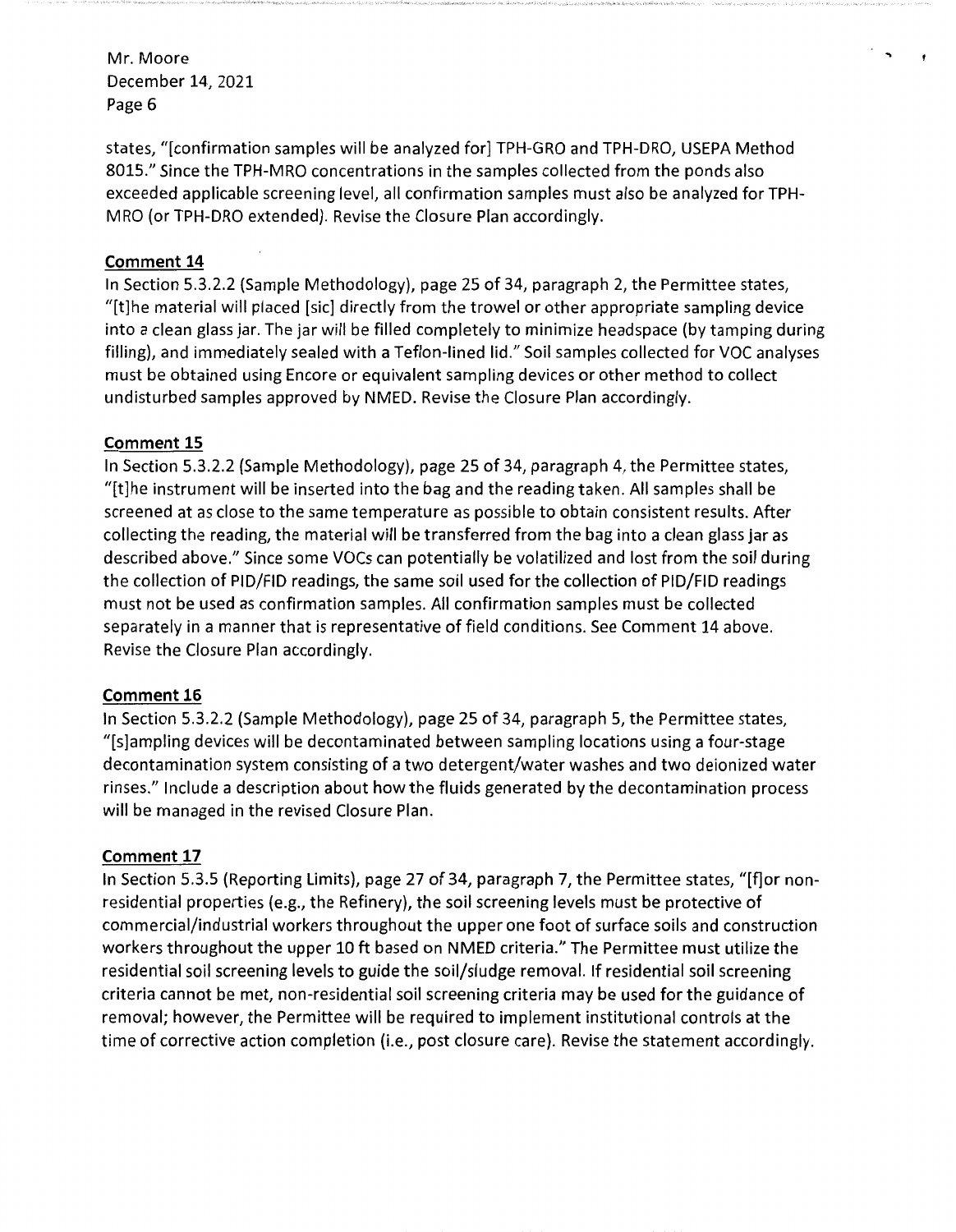#### **Comment 18**

In Section 5.4 {Installation of Groundwater Interceptor Trenches for Future Control of Groundwater), page 28 of 34, paragraph 3, the Permittee states, "[b]ased on the depth of local groundwater, the expected depth of this excavation is approximately 4 to 5 ft bgs at the bottom of the excavation. A cross section of the interceptor trench is also shown on Drawing Sheet 4." According to Drawing Sheet 4, the trench depth is designed to be five feet below the existing ground surface. The gauging data collected from the NAPIS and KA wells indicate that the depth of groundwater would be deeper than five feet below ground surface {bgs) at the location. Therefore, groundwater will not likely be intercepted at the proposed depth of the interceptor trench (5 feet bgs). The depth of the interceptor trench must be lower than the depth of the excavation or the historic water table at a minimum. Revise the proposed depth of the trench to ensure that groundwater is intercepted in the revised Closure Plan.

#### **Comment 19**

In Section 5.5.1 (Backfill Sampling), page 28 of 34, paragraph 7, the Permittee states, "[s]oil will be tested for the following constituents: VOCs, SVOCs, and metals." The backfill soil samples must also be analyzed for TPH-GRO, -DRO and -MRO. In addition, clarify the Closure Plan to state that discrete soil samples will also be collected and analyzed for VOC analysis {see Comment 14 above). Revise the Closure Plan accordingly.

The Permittee must submit a revised Closure Plan that addresses all of the comments contained in this letter. Two hard copies and an electronic version on CD/DVD of the revised Closure Plan must be submitted to the NMED. The Permittee must also include a redlinestrikeout version in electronic format showing where all revisions to the Closure Plan have been made. The revised Closure Plan must also be accompanied with a response letter that details where all revisions have been made, cross-referencing NMED's numbered comments. The revised Closure Plan must be submitted to NMED no later than **February 11, 2022.** 

If you have questions regarding this letter, please contact Michiya Suzuki of my staff at 505- 690-6930.

Sincerely,

D-lov<sup>7</sup>

Dave Cobrain Program Manager Hazardous Waste Bureau

cc: L. Tsinnajinnie, NMED HWB M. Suzuki, NMED HWB